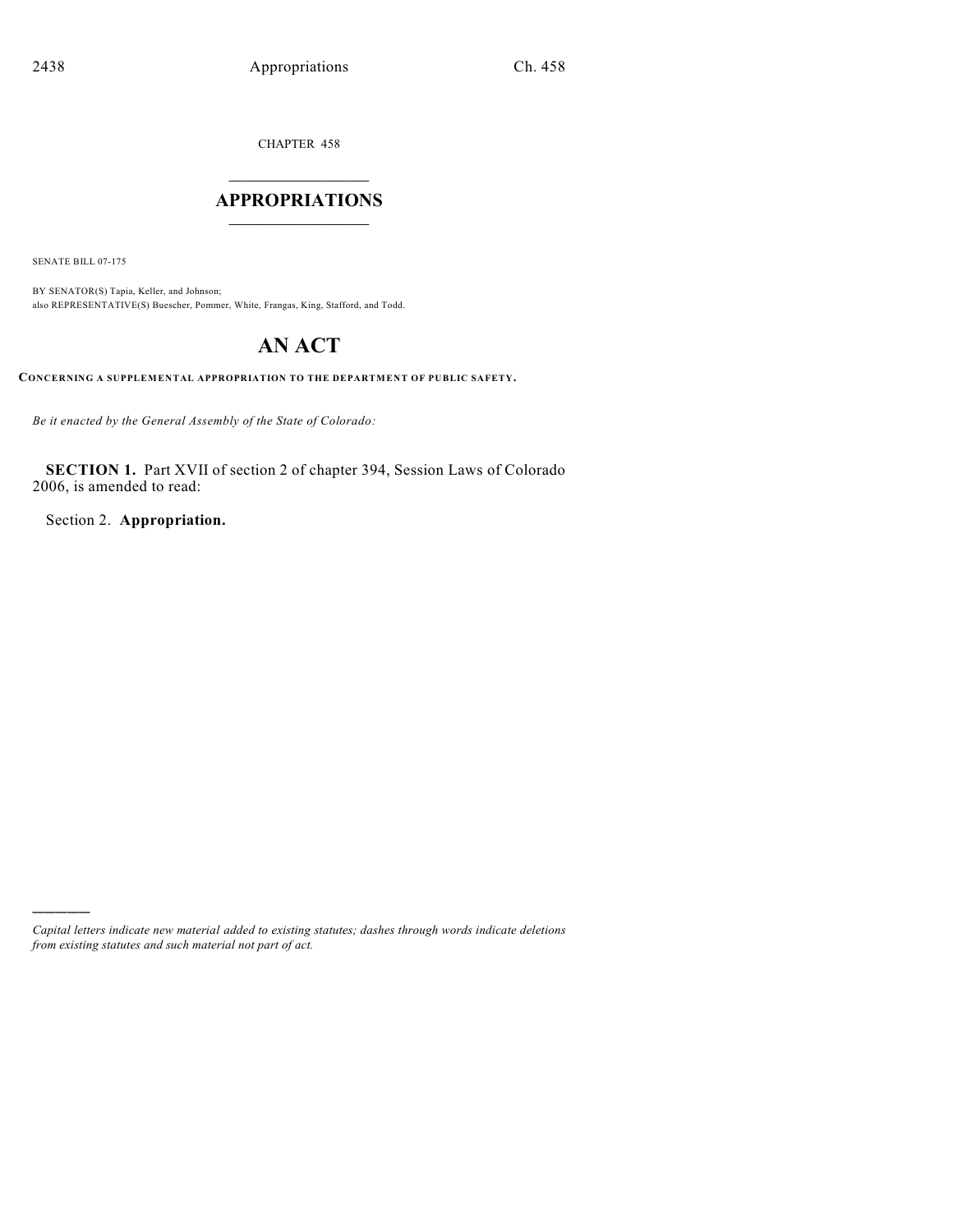|                 |              |                |                | APPROPRIATION FROM |               |              |
|-----------------|--------------|----------------|----------------|--------------------|---------------|--------------|
| ITEM &          | <b>TOTAL</b> | <b>GENERAL</b> | <b>GENERAL</b> | CASH               | <b>CASH</b>   | FEDERAL      |
| <b>SUBTOTAL</b> |              | <b>FUND</b>    | <b>FUND</b>    | <b>FUNDS</b>       | <b>FUNDS</b>  | <b>FUNDS</b> |
|                 |              |                | <b>EXEMPT</b>  |                    | <b>EXEMPT</b> |              |
|                 |              |                |                |                    |               |              |

## **PART XVII DEPARTMENT OF PUBLIC SAFETY**

### **(1) EXECUTIVE DIRECTOR'S OFFICE**

| (A) Administration        |           |         |                      |                             |         |
|---------------------------|-----------|---------|----------------------|-----------------------------|---------|
| Personal Services         | 2,078,371 |         |                      | 2,078,371 <sup>a</sup>      |         |
|                           |           |         |                      | $(29.5$ FTE)                |         |
| Health, Life, and Dental  | 5,029,826 | 819,571 | 270,989 <sup>b</sup> | 3,750,434°                  | 188,832 |
| Short-term Disability     | 77,086    | 16,149  | $3,782^b$            | $55,231$ <sup>d</sup>       | 1,924   |
| Amortization Equalization |           |         |                      |                             |         |
| Disbursement              | 514,273   | 109,531 | 25,047               | $366,910^{\circ}$           | 12,785  |
| Salary Survey and Senior  |           |         |                      |                             |         |
| <b>Executive Service</b>  | 3,314,012 | 502,253 | 139,477 <sup>b</sup> | $2,561,660$ <sup>f</sup>    | 110,622 |
| Shift Differential        | 227,520   | 32,373  | $50,540^{\circ}$     | 144,607                     |         |
| Workers' Compensation     | 2,023,420 |         |                      | 2,023,420(T)                |         |
|                           | 1,675,387 |         |                      | $1,675,387(T)$ <sup>h</sup> |         |
| <b>Operating Expenses</b> | 157,857   |         |                      | $157,857(T)$ <sup>h</sup>   |         |
| Legal Services for 2,113  |           |         |                      |                             |         |
| hours                     | 143,198   |         |                      | $143,198(T)$ <sup>h</sup>   |         |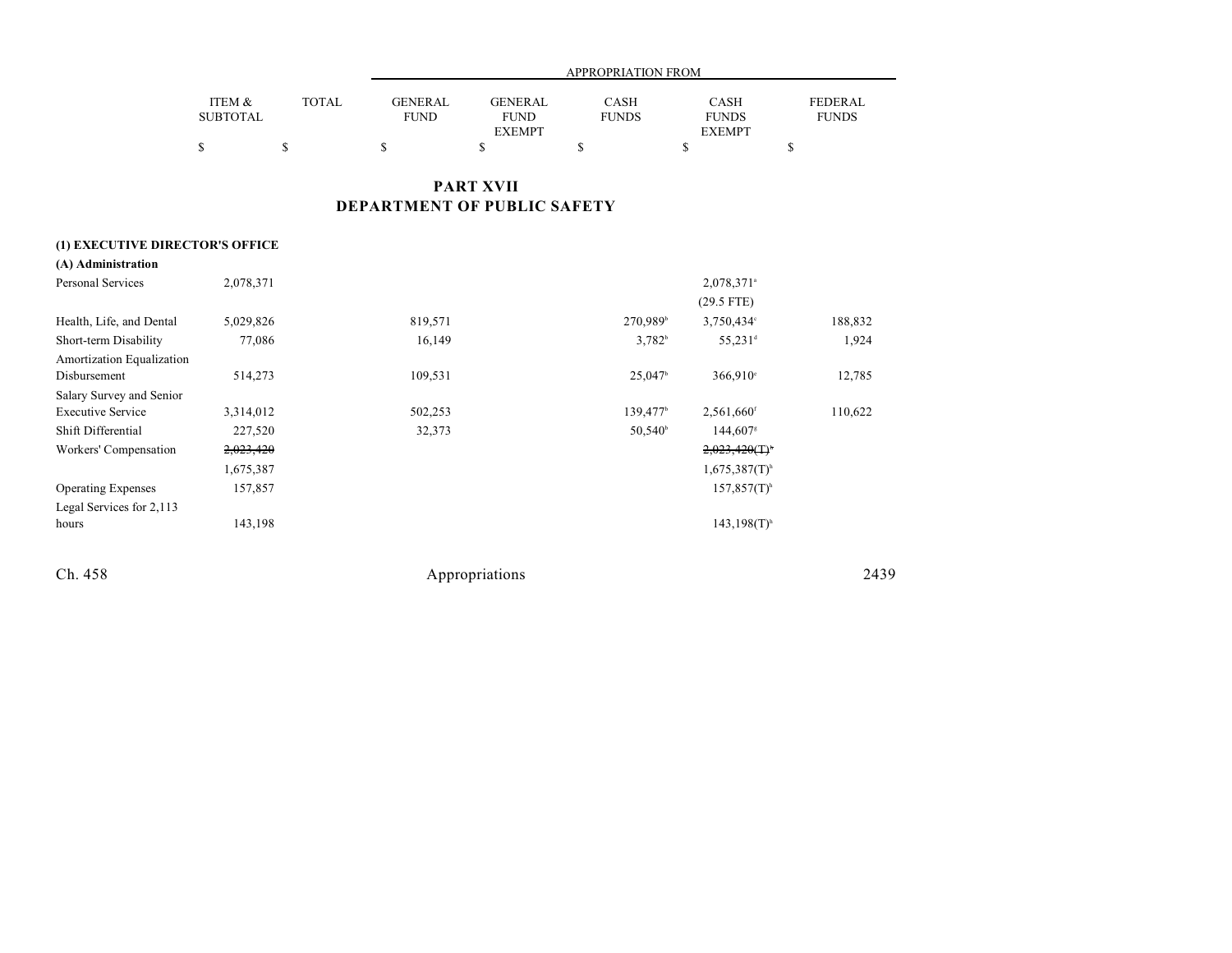|                               |                           |              | APPROPRIATION FROM            |                                                |                             |                                       |                         |  |
|-------------------------------|---------------------------|--------------|-------------------------------|------------------------------------------------|-----------------------------|---------------------------------------|-------------------------|--|
|                               | ITEM &<br><b>SUBTOTAL</b> | <b>TOTAL</b> | <b>GENERAL</b><br><b>FUND</b> | <b>GENERAL</b><br><b>FUND</b><br><b>EXEMPT</b> | <b>CASH</b><br><b>FUNDS</b> | CASH<br><b>FUNDS</b><br><b>EXEMPT</b> | FEDERAL<br><b>FUNDS</b> |  |
|                               | \$<br>\$                  |              | \$                            | \$                                             | \$                          | \$                                    | \$                      |  |
| Purchase of Services from     |                           |              |                               |                                                |                             |                                       |                         |  |
| Computer Center               | 44,270                    |              |                               |                                                |                             | $44,270(T)$ <sup>h</sup>              |                         |  |
|                               | 216,377                   |              | 172,107                       |                                                |                             |                                       |                         |  |
| Multiuse Network Payments     | <del>927,599</del>        |              |                               |                                                |                             | 927,599                               |                         |  |
|                               | 859,790                   |              |                               |                                                |                             | 859,790 <sup>i</sup>                  |                         |  |
| Payment to Risk Management    |                           |              |                               |                                                |                             |                                       |                         |  |
| and Property Funds            | 410,260                   |              |                               |                                                |                             | 410,260                               |                         |  |
|                               | 732,869                   |              | 324,811                       |                                                |                             | 408,058                               |                         |  |
| Vehicle Lease Payments        | 87,377                    |              | 47,113                        |                                                | 3,427                       | 36,837(T)                             |                         |  |
|                               | 48,493                    |              | 14,236                        |                                                | $2,675^{\rm b}$             | $31,582(T)^k$                         |                         |  |
| Leased Space                  | 1,907,259                 |              | 911,853                       |                                                | 30,057 <sup>b</sup>         | 965,349                               |                         |  |
|                               |                           |              | 493,345                       |                                                |                             | 1,383,857                             |                         |  |
| Capitol Complex Leased        |                           |              |                               |                                                |                             |                                       |                         |  |
| Space                         | 1,031,906                 |              | 15,455                        |                                                | $3,253^b$                   | $1,013,198$ <sup>m</sup>              |                         |  |
| <b>Communication Services</b> |                           |              |                               |                                                |                             |                                       |                         |  |
| Payments                      | 759,463                   |              | 9,702                         |                                                | $16,826$ <sup>*</sup>       | 728,019*                              | 4,916                   |  |
|                               | 794,822                   |              | 10,555                        |                                                | 17,609 <sup>b</sup>         | $761,513^n$                           | 5,145                   |  |
| Utilities                     | 87,407                    |              |                               |                                                |                             | 87,407°                               |                         |  |
| Distributions to Local        |                           |              |                               |                                                |                             |                                       |                         |  |
| Government                    | 50,000                    |              |                               |                                                | 50,000 <sup>p</sup>         |                                       |                         |  |
|                               | 18,871,104                |              |                               |                                                |                             |                                       |                         |  |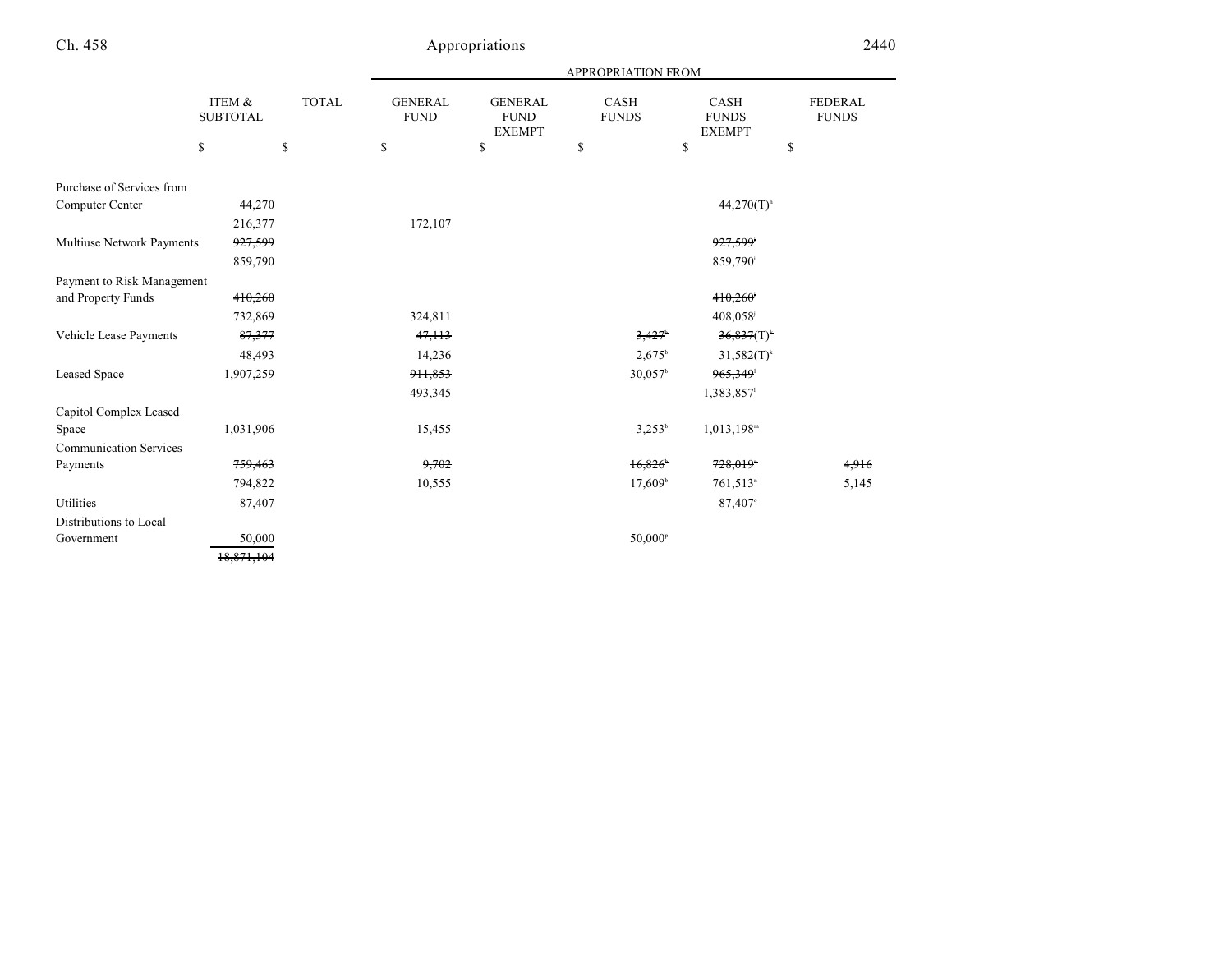<sup>a</sup> Of these amounts, \$24,742 shall be from the Highway Users Tax Fund, created in Section 43-4-201, C.R.S., and \$2,053,629(T) shall be from indirect cost recoveries.

 $<sup>b</sup>$  These amounts shall be from various sources.</sup>

Of this amount, \$3,452,244 shall be from the Highway Users Tax Fund, created in Section 43-4-201, C.R.S., \$40,437(T) shall be from other state agencies for dispatch services, \$53,616(T) shall be from the Department of Personnel capitol complex leased space rent proceeds, \$8,710 \$8,710(T) shall be from indirect cost recoveries, and \$195,427 shall be from various sources.

<sup>d</sup> Of this amount, \$51,217 shall be from the Highway Users Tax Fund, created in Section 43-4-201, C.R.S., \$537(T) shall be from other state agencies for dispatch services, \$359(T) shall be from the Department of Personnel capitol complex leased space rent proceeds, and \$3,118 shall be from various sources.

Of this amount, \$340,250 shall be from the Highway Users Tax Fund, created in Section 43-4-201, C.R.S., and \$26,660 shall be from various sources. <sup>e</sup>

Of this amount, \$2,399,543 shall be from the Highway Users Tax Fund, created in Section 43-4-201, C.R.S., \$13,019(T) shall be from other state agencies for dispatch services, \$7,392(T) shall be from the Department of Personnel capitol complex leased space rent proceeds, \$6,399 \$6,399(T) shall be from indirect cost recoveries, and \$135,307 shall be from various sources.

Of this amount, \$117,952 shall be from the Highway Users Tax Fund, created in Section 43-4-201, C.R.S. and \$26,655 shall be from various sources. <sup>g</sup>

<sup>h</sup> These amounts shall be from indirect cost recoveries.

<sup>1</sup>Of this amount, \$42,495 shall be from the Highway Users Tax Fund, created in Section 43-4-201, C.R.S., and \$885,104 \$817,295(T) shall be from indirect cost recoveries.

<sup>1</sup> Of this amount,  $$14,690$  \$12,488 shall be from the Highway Users Tax Fund, created in Section 43-4-201, C.R.S., and  $$395,570$  \$395,570(T) shall be from indirect cost recoveries.

<sup>k</sup> Of this amount, \$25,587 shall be from indirect cost recoveries and  $#1,250(f)$  \$5,995 shall be from the Department of Revenue, Limited Gaming funds.

<sup>1</sup>Of this amount, \$464,329 shall be from the Highway Users Tax Fund, created in Section 43-4-201, C.R.S.,  $\frac{445,898(f7)}{864,406(f)}$  shall be from indirect cost recoveries, and \$55,122 shall be from various sources.

Of this amount, \$483,886 shall be from the Highway Users Tax Fund, created in Section 43-4-201, C.R.S., \$520,174(T) shall be from indirect cost recoveries, and <sup>m</sup> \$9,138 shall be from various sources.

<sup>n</sup> Of this amount, \$704,396 \$737,191 shall be from the Highway Users Tax Fund, created in Section 43-4-201, C.R.S., \$8,634 \$8,634(T) shall be from indirect cost recoveries, and \$14,989 \$15,688 shall be from various sources.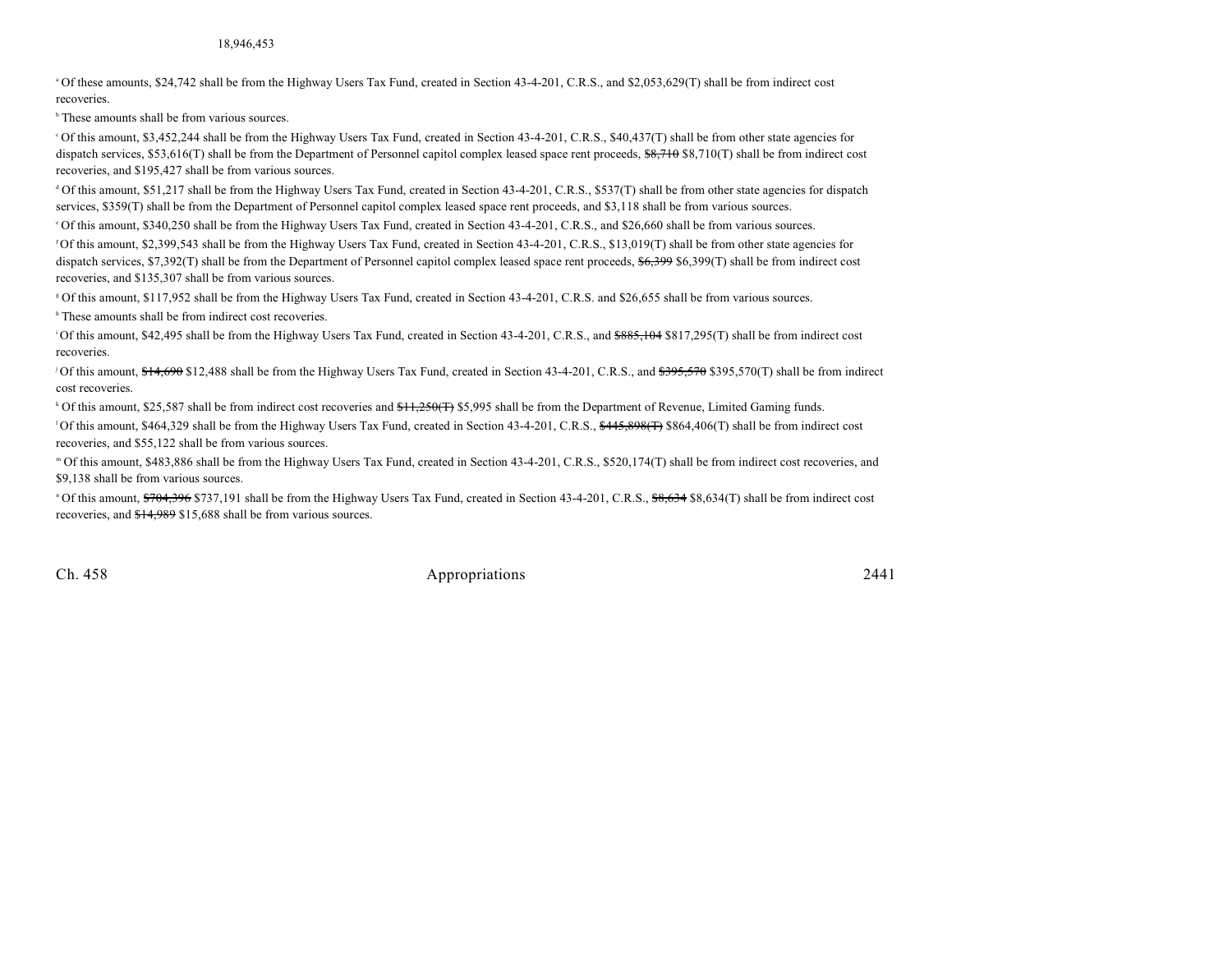|                 |       | <b>APPROPRIATION FROM</b> |               |              |               |              |  |  |
|-----------------|-------|---------------------------|---------------|--------------|---------------|--------------|--|--|
| ITEM &          | TOTAL | <b>GENERAL</b>            | GENERAL       | <b>CASH</b>  | <b>CASH</b>   | FEDERAL      |  |  |
| <b>SUBTOTAL</b> |       | <b>FUND</b>               | <b>FUND</b>   | <b>FUNDS</b> | <b>FUNDS</b>  | <b>FUNDS</b> |  |  |
|                 |       |                           | <b>EXEMPT</b> |              | <b>EXEMPT</b> |              |  |  |
| \$              |       |                           |               |              |               |              |  |  |

Of this amount, \$85,907 shall be from the Highway Users Tax Fund, created in Section 43-4-201, C.R.S. and \$1,500(T) shall be from the Department of Revenue, <sup>o</sup> Limited Gaming funds.

<sup>P</sup> This amount shall be from the Hazardous Materials Safety Fund, created in Section 42-20-107, C.R.S.

### **(B) Special Programs**

| (1) Witness Protection  |         |        |                  |
|-------------------------|---------|--------|------------------|
| Program                 |         |        |                  |
| Witness Protection Fund | 50,000  | 50,000 |                  |
| Witness Protection Fund |         |        |                  |
| Expenditures            | 50,000  |        | $50.000^{\circ}$ |
|                         | 100,000 |        |                  |

<sup>a</sup> This amount shall be from the Witness Protection Fund, created in Section 24-33.5-106 (6), C.R.S.

| (2) Colorado Integrated<br>Criminal Justice Information<br>System (CICJIS) |           |                           |         |
|----------------------------------------------------------------------------|-----------|---------------------------|---------|
| Personal Services                                                          | 1.044.875 | $795,375(T)^{a}$          | 249,500 |
|                                                                            |           | $(11.0$ FTE)              |         |
| <b>Operating Expenses</b>                                                  | 176,502   | $126,502(T)$ <sup>b</sup> | 50,000  |
| Leased Equipment                                                           | 24,000    | $24,000(T)^{6}$           |         |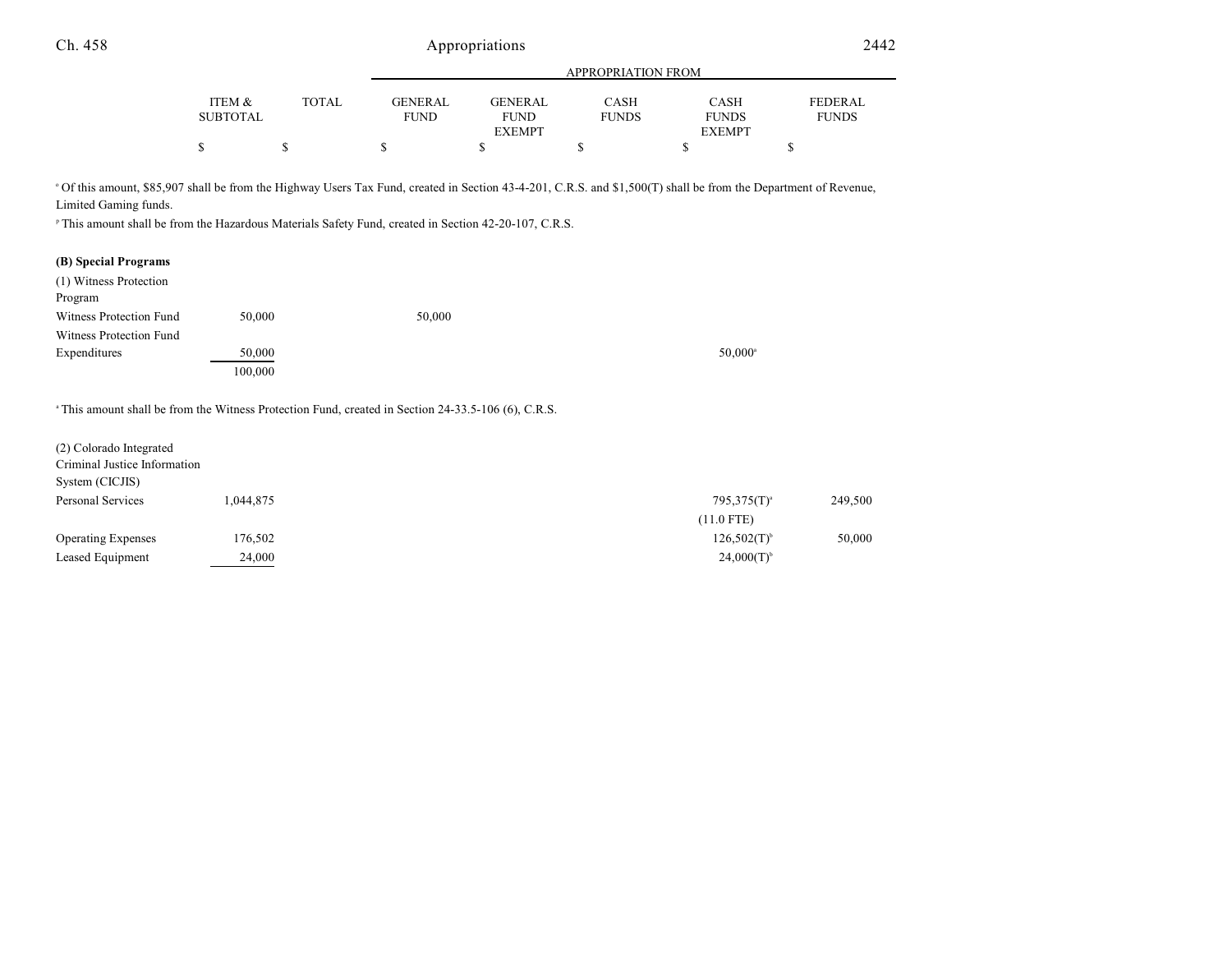### 1,245,377

<sup>a</sup> Of this amount, \$793,795 shall be from indirect cost recoveries and \$1,580 shall be from the Department of State, Federal Elections Assistance Fund, created in Section 1-1.5-106, C.R.S.

 $\,^{\circ}$  These amounts shall be from indirect cost recoveries.

### 20,216,481

20,291,830

## **(2) COLORADO STATE PATROL<sup>109</sup>**

| Colonel, Lt. Colonels,       |            |                       |                          |        |
|------------------------------|------------|-----------------------|--------------------------|--------|
| Majors, and Captains         | 3,420,451  |                       | $3,420,451$ <sup>a</sup> |        |
|                              |            |                       | $(33.0$ FTE)             |        |
| Sergeants, Technicians, and  |            |                       |                          |        |
| Troopers                     | 40,557,450 | 806,830 <sup>b</sup>  | 39,750,620°              |        |
|                              |            | $(13.0$ FTE)          | $(570.6$ FTE)            |        |
| Civilians                    | 4,693,874  | $56,700$ <sup>d</sup> | 4,637,174°               |        |
|                              |            | $(2.0$ FTE)           | $(79.5$ FTE)             |        |
| Retirements                  | 400,000    |                       | $400,000$ <sup>a</sup>   |        |
| Overtime                     | 1,403,815  | 74,137 <sup>f</sup>   | 1,329,678                |        |
| <b>Operating Expenses</b>    | 6,296,411  | 424,889h              | 5,871,522                |        |
| <b>MDC</b> Asset Maintenance | 835, 316   |                       | 835,316 <sup>a</sup>     |        |
| Vehicle Lease Payments       | 4,862,278  | 101,342               | 4,731,547*               | 29,389 |
|                              | 4,521,561  | 97,101                | 4,395,071                |        |
| Communications Program       | 6,919,187  | 622,087               | $6,286,723^m$            | 10,377 |
|                              |            | $(11.0$ FTE)          | $(125.1$ FTE)            |        |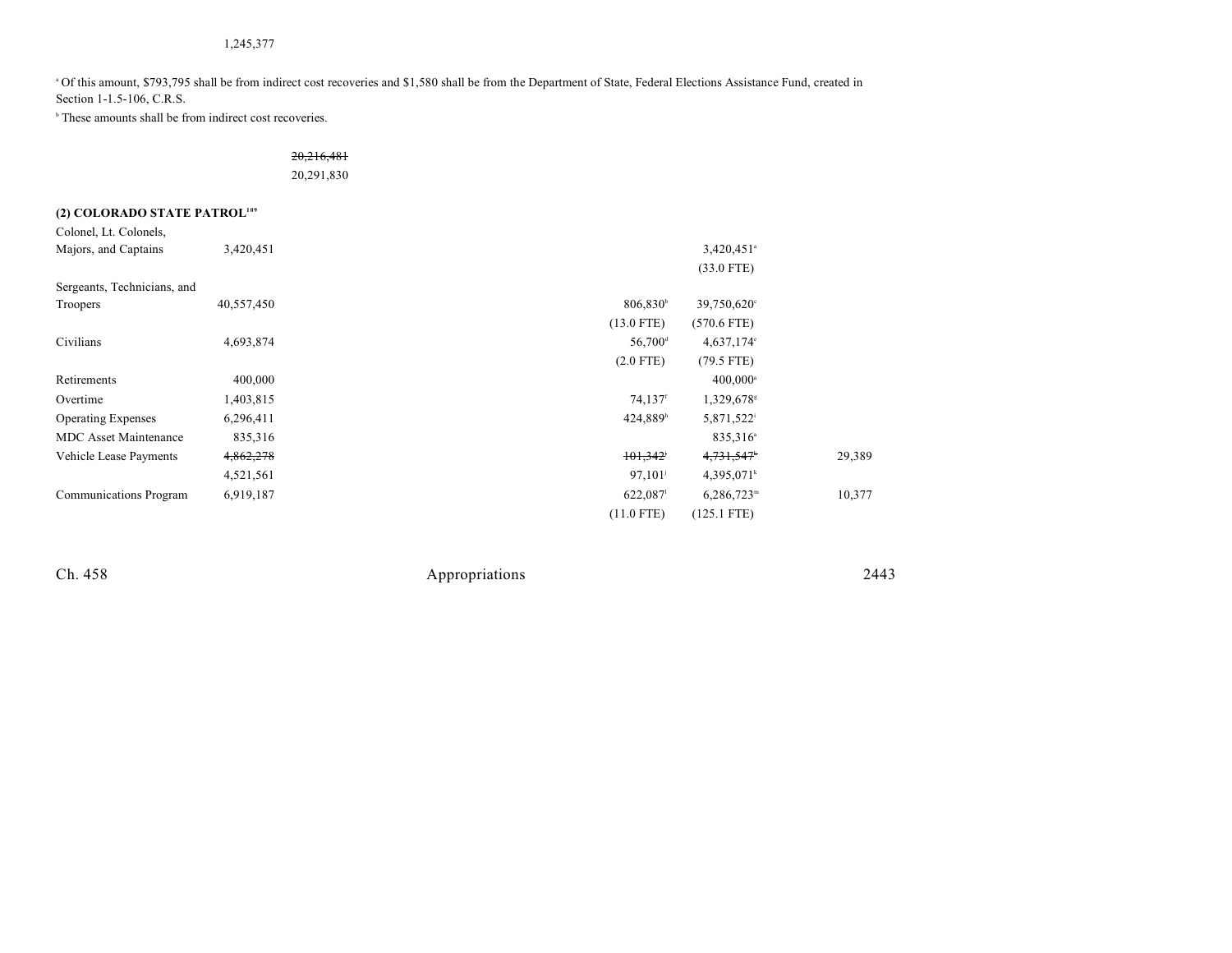|                                    |                           |              |                               |                                                | APPROPRIATION FROM   |                                       |                         |
|------------------------------------|---------------------------|--------------|-------------------------------|------------------------------------------------|----------------------|---------------------------------------|-------------------------|
|                                    | ITEM &<br><b>SUBTOTAL</b> | <b>TOTAL</b> | <b>GENERAL</b><br><b>FUND</b> | <b>GENERAL</b><br><b>FUND</b><br><b>EXEMPT</b> | CASH<br><b>FUNDS</b> | CASH<br><b>FUNDS</b><br><b>EXEMPT</b> | FEDERAL<br><b>FUNDS</b> |
|                                    | \$                        | \$           | \$                            | \$                                             | \$                   | \$                                    | \$                      |
| <b>State Patrol Training</b>       |                           |              |                               |                                                |                      |                                       |                         |
| Academy                            | 2,176,286                 |              |                               |                                                | 77,987 <sup>n</sup>  | 2,098,299°                            |                         |
|                                    |                           |              |                               |                                                | $(1.0$ FTE)          | $(16.0$ FTE)                          |                         |
| Safety and Law Enforcement         |                           |              |                               |                                                |                      |                                       |                         |
| Support                            | 2,570,581                 |              |                               |                                                | 468,914 <sup>P</sup> | 2,101,667(T) <sup>q</sup>             |                         |
|                                    |                           |              |                               |                                                |                      | $(1.0$ FTE)                           |                         |
| Aircraft Program                   | 677,496                   |              |                               |                                                | 9.840 <sup>r</sup>   | 667,656 <sup>s</sup>                  |                         |
|                                    |                           |              |                               |                                                |                      | $(6.0$ FTE)                           |                         |
| <b>Executive and Capitol</b>       |                           |              |                               |                                                |                      |                                       |                         |
| Complex Security Program           | 2,278,874                 |              | 1,396,598                     |                                                |                      | 882,276(T)                            |                         |
|                                    |                           |              | $(23.5$ FTE)                  |                                                |                      | $(15.5$ FTE)                          |                         |
| Hazardous Materials Safety         |                           |              |                               |                                                |                      |                                       |                         |
| Program                            | 1,013,327                 |              |                               |                                                | $282,185$ "          | 731,142 <sup>a</sup>                  |                         |
|                                    |                           |              |                               |                                                | $(5.5$ FTE)          | $(6.5$ FTE)                           |                         |
| <b>Automobile Theft Prevention</b> |                           |              |                               |                                                |                      |                                       |                         |
| Authority                          | 956,931                   |              |                               |                                                |                      | 956,931°                              |                         |
| Victim Assistance                  | 232,590                   |              |                               |                                                |                      | $232,590(T)^{w}$                      |                         |
|                                    |                           |              |                               |                                                |                      | $(5.0$ FTE)                           |                         |
| Counter-drug Program               | 4,000,000                 |              |                               |                                                |                      | $4,000,000^*$                         |                         |
|                                    |                           |              |                               |                                                |                      |                                       |                         |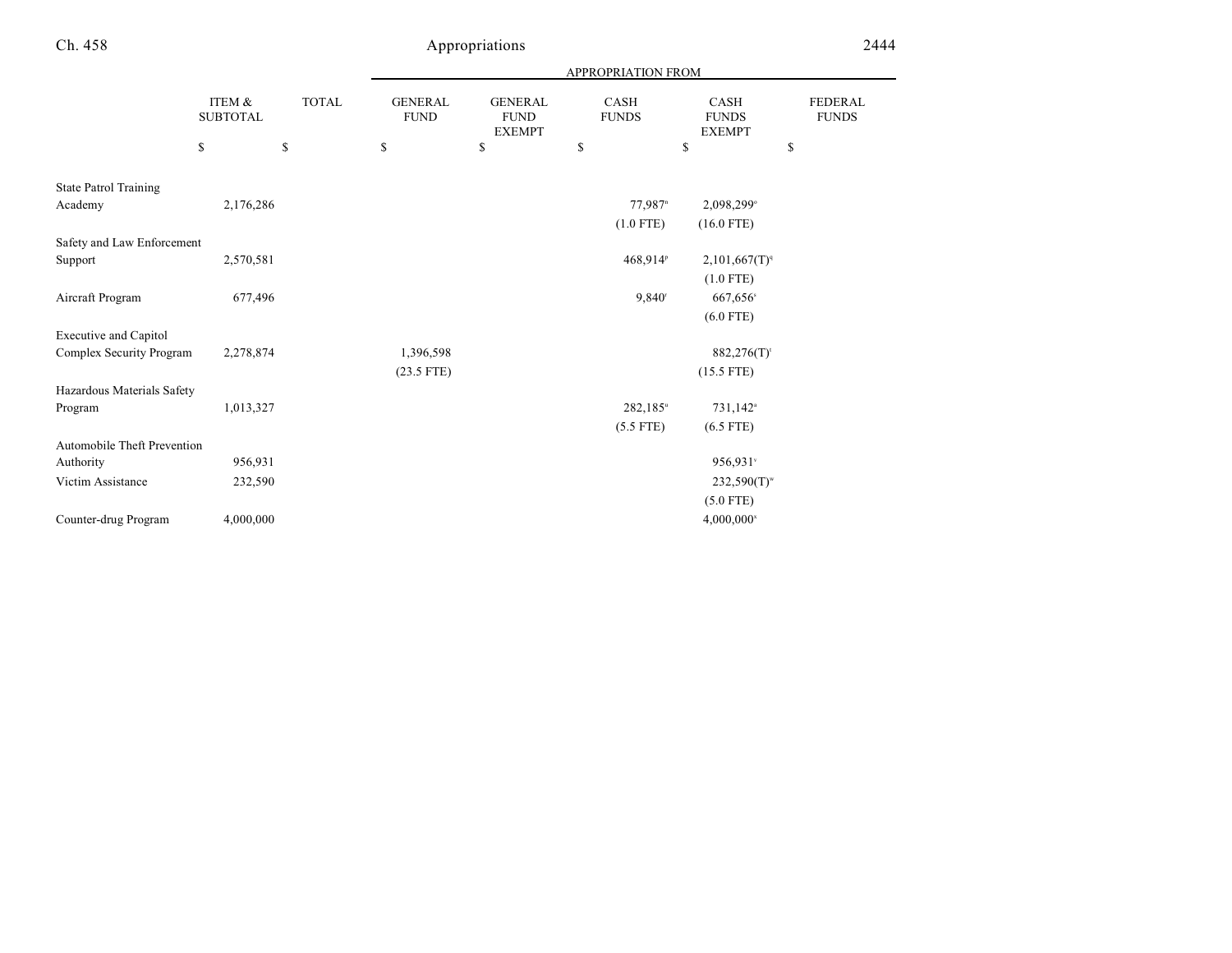| Motor Carrier Safety and     |           |            |                      |            |              |
|------------------------------|-----------|------------|----------------------|------------|--------------|
| Assistance Program Grants    | 2,405,156 |            |                      |            | 2,405,156    |
|                              |           |            |                      |            | $(22.0$ FTE) |
| <b>Federal Safety Grants</b> | 1,220,294 |            |                      |            | 1,220,294    |
|                              |           |            |                      |            | $(3.8$ FTE)  |
| Indirect Cost Assessment     | 7,270,227 |            | 193.222 <sup>y</sup> | 6.920.199z | 156,806      |
|                              |           | 94,190,544 |                      |            |              |

93,849,827

<sup>a</sup> These amounts shall be from the Highway Users Tax Fund, created in Section 43-4-201, C.R.S.

<sup>b</sup> Of this amount, \$718,395 shall be from the E-470 Toll Road Authority, \$36,143 shall be from the Vehicle Identification Number Inspection Fund, created in Section 42-5-204 (2), C.R.S., and \$52,292 shall be from various sources.

Of this amount, \$38,723,934 shall be from the Highway Users Tax Fund, created in Section 43-4-201, C.R.S., \$976,675(T) shall be from the Department of <sup>c</sup> Revenue, Limited Gaming funds, and \$50,011 shall be from various sources.

 $\rm^4$  Of this amount, \$31,926 shall be from the E-470 Toll Road Authority and \$24,774 shall be from the Vehicle Identification Number Inspection Fund, created in Section 42-5-204 (2), C.R.S.

 $^{\circ}$  Of this amount, \$4,586,371 shall be from the Highway Users Tax Fund, pursuant to Section 43-4-201 (3) (a) (III) (C), C.R.S. and \$50,803(T) shall be from the Department of Revenue, Limited Gaming.

<sup>f</sup> Of this amount, \$58,468 shall be from the Vehicle Identification Number Inspection Fund, created in Section 42-5-204 (2), C.R.S., and \$15,669 shall be from the E-470 Toll Road Authority.

 $\degree$  Of this amount, \$1,304,416 shall be from the Highway Users Tax Fund, pursuant to Section 43-4-201 (3) (a) (III) (C), C.R.S. and \$25,262(T) shall be from the Department of Revenue, Limited Gaming funds.

<sup>b</sup> Of this amount, \$85,547 shall be from the E-470 Toll Road Authority, \$36,509 shall be from the Vehicle Identification Number Inspection Fund, created in Section 42-5-204 (2), C.R.S., and \$302,833 shall be from various sources.

<sup>1</sup>Of this amount, \$5,747,249 shall be from the Highway Users Tax Fund, pursuant to Section 43-4-201 (3) (a) (III) (C), C.R.S., \$111,459(T) shall be from the Department of Revenue, Limited Gaming funds, and \$12,814 shall be from various sources.

Of this amount, \$71,342 \$67,101 shall be from the E-470 Toll Road Authority and \$30,000 shall be from fees for services to non-state agencies.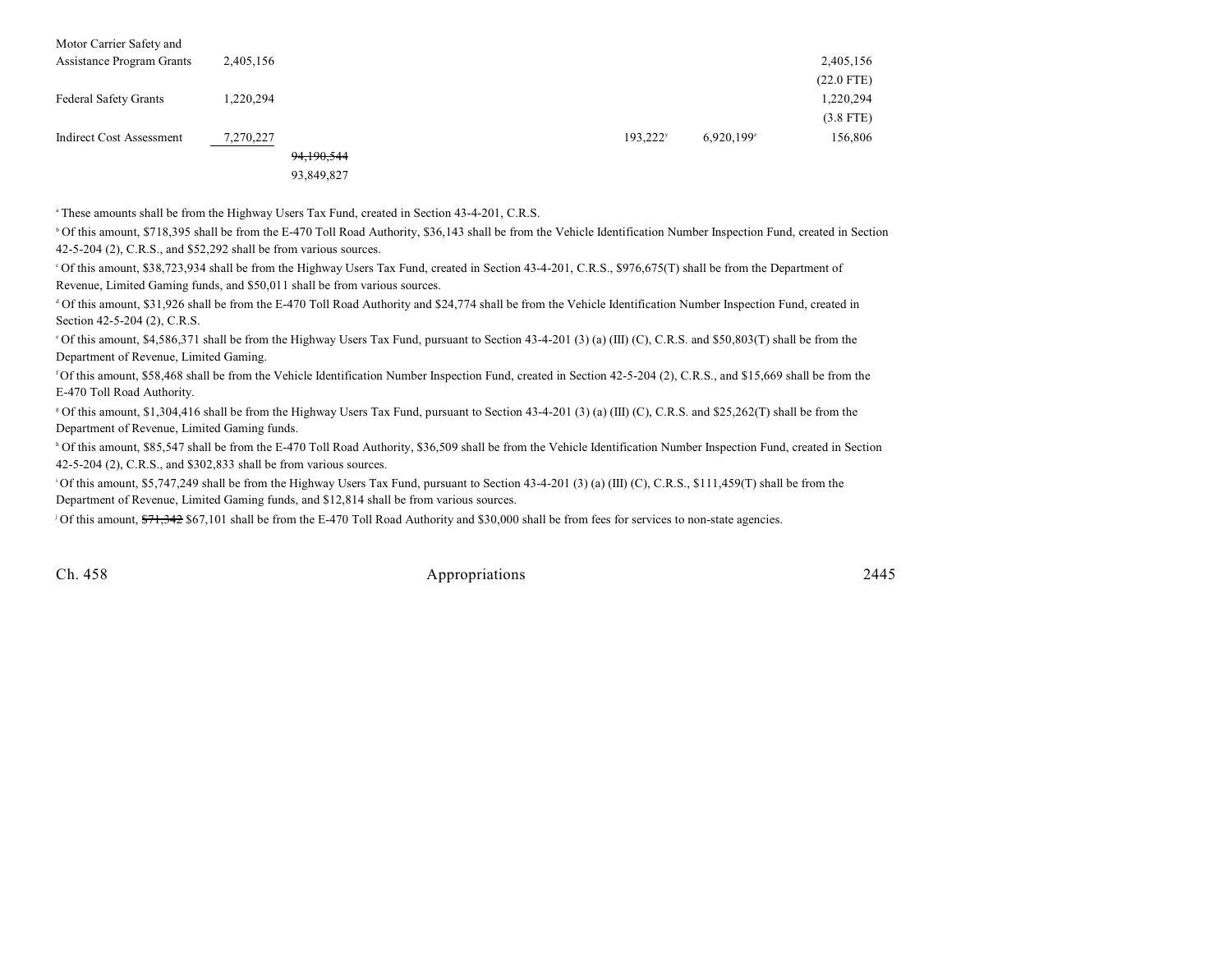|                 |              |                | <u>IN LIWE KEILION LIWEN</u> |              |               |              |  |
|-----------------|--------------|----------------|------------------------------|--------------|---------------|--------------|--|
| ITEM &          | <b>TOTAL</b> | <b>GENERAL</b> | <b>GENERAL</b>               | <b>CASH</b>  | CASH          | FEDERAL      |  |
|                 |              |                |                              |              |               |              |  |
| <b>SUBTOTAL</b> |              | FUND           | <b>FUND</b>                  | <b>FUNDS</b> | <b>FUNDS</b>  | <b>FUNDS</b> |  |
|                 |              |                | <b>EXEMPT</b>                |              | <b>EXEMPT</b> |              |  |
| \$              |              |                |                              |              |               |              |  |

APPROPRIATION FROM

 $^{\circ}$  Of this amount,  $\frac{64,657,405}{4}$  \$4,329,115 shall be from the Highway Users Tax Fund, pursuant to Section 43-4-201 (3) (a) (III) (C), C.R.S. and  $\frac{674,142}{4}$  \$65,956 shall be from various sources.

 $^1$ Of this amount, \$493,083 shall be from user fees from non-state agencies, \$77,673(T) shall be from the Division of Wildlife, Department of Natural Resources, and \$51,331 shall be from various sources.

Of this amount, \$5,639,762 shall be from the Highway Users Tax Fund, created in Section 43-4-201, C.R.S., \$201,229(T) shall be from the Department of <sup>m</sup> Transportation, \$173,987(T) shall be from the Department of Corrections, \$118,210(T) shall be from the Department of Revenue, Limited Gaming funds, \$46,988(T) shall be from the Department of Revenue, \$25,595(T) shall be from the Department of Natural Resources, \$6,541(T) shall be from the Department of Higher Education (Adams State College), \$259(T) shall be from the Colorado Bureau of Investigation, and \$74,152 shall be from various sources.

" This amount shall be from fees from non-state agencies.

 $\degree$  Of this amount, \$1,636,977 shall be from the Highway Users Tax Fund, pursuant to Section 43-4-201 (3) (a) (III) (C), C.R.S. and \$461,322(T) shall be from user fees collected from other state agencies.

Of this amount, \$461,025 shall be from fees for services from non-state agencies and \$7,889 shall be from various sources. <sup>p</sup>

<sup>9</sup> Of this amount, \$1,825,705 shall be from the Department of Transportation and \$275,962 shall be from user fees collected from other state agencies.

<sup>T</sup> This amount shall be from various sources.

<sup>5</sup> Of this amount, \$314,268 shall be from the Highway Users Tax Fund, pursuant to Section 43-4-201 (3) (a) (III) (C), C.R.S., \$180,000 shall be from the Aircraft Engine Fund, and \$173,388(T) shall be from user fees collected from other state agencies.

<sup>1</sup>Of this amount, \$295,925 shall be from indirect cost recoveries, \$260,379(T) \$260,379 shall be from the Department of Personnel capitol complex leased space rent proceeds, \$195,676(T) \$195,676 shall be from the Legislative Department, and \$130,296(T) \$130,296 shall be from the Judicial Department.

" Of this amount, \$184,361 shall be from the Nuclear Materials Transportation Fund, created in Section 42-20-511, C.R.S., and \$97,824 shall be from the Hazardous Materials Safety Fund, created in Section 42-20-107, C.R.S.

<sup>v</sup> This amount shall be from the Colorado Auto Theft Prevention Cash Fund, created in Section 42-5-112 (4) (a), C.R.S.

This amount shall be from the Division of Criminal Justice, Victims and Witnesses Assistance and Law Enforcement Fund, created in Section 24-4.2-103, C.R.S.. <sup>w</sup>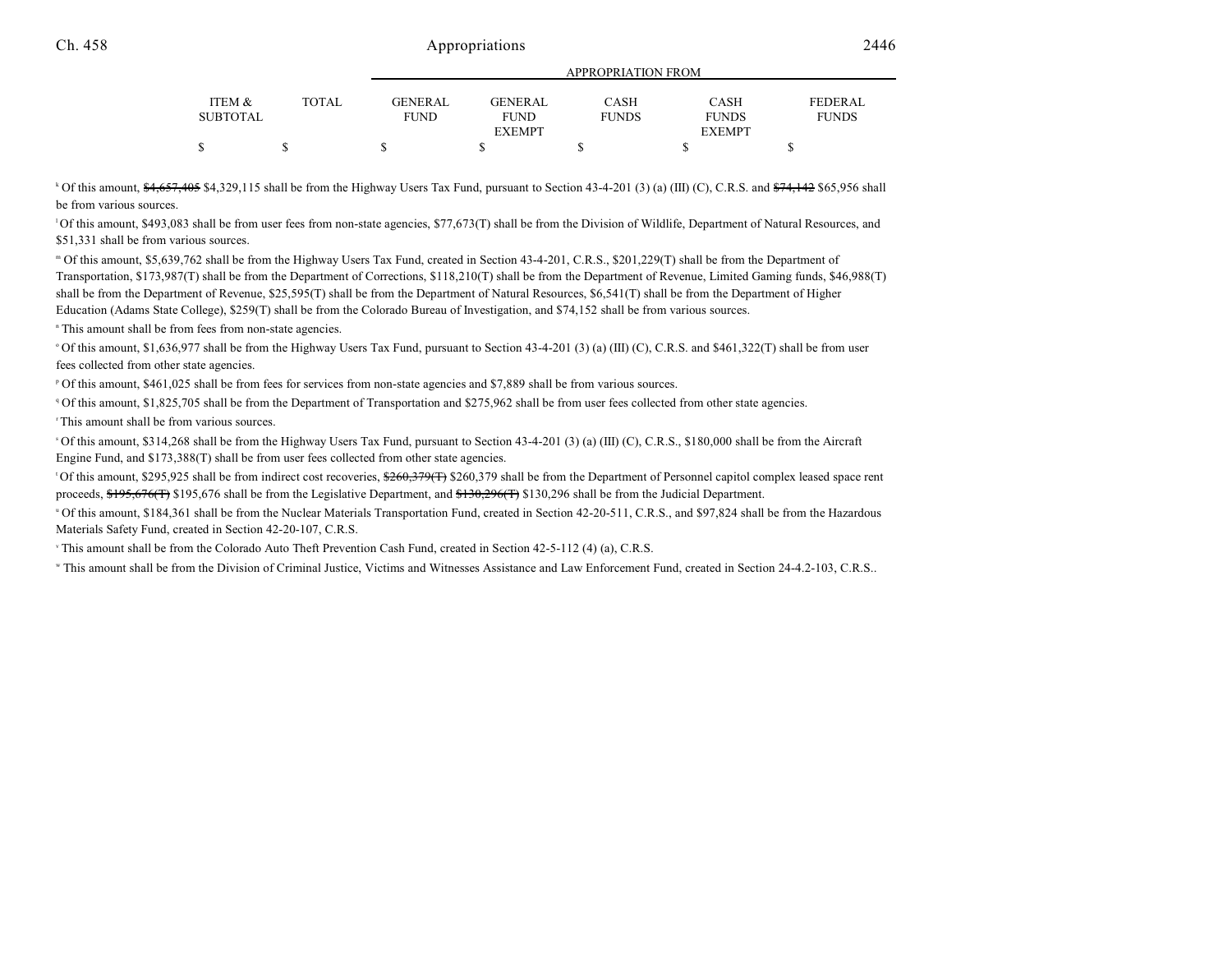This amount shall be from local governments for the purchase of counter-drug equipment from the federal government pursuant to Title 10, Chapter 18, Section 381 U.S.C., and shall be classified as exempt pursuant to Section 24-77-102 (1), C.R.S.

Of this amount, \$73,793 shall be from the E-470 Toll Road Authority, \$3,795 shall be from the Vehicle Identification Number Inspection Fund, created in Section <sup>y</sup> 42-5-204 (2), C.R.S., \$8,939(T) shall be from the Department of Natural Resources, Division of Wildlife, and \$106,695 shall be from various sources.  $^{\circ}$  Of this amount, \$6,615,740 shall be from the Highway Users Tax Fund, pursuant to Section 43-4-201 (3) (a) (III) (C), C.R.S., \$75,304(T) shall be from other agencies for dispatch services, and \$229,155 shall be from various sources.

#### **(3) OFFICE OF PREPAREDNESS, SECURITY, AND FIRE SAFETY**

| Personal Services               | 383,919 | 86,112      | 180,324 <sup>a</sup>  | $117,483(T)^{b}$         |             |
|---------------------------------|---------|-------------|-----------------------|--------------------------|-------------|
|                                 |         | $(1.0$ FTE) | $(3.0$ FTE)           | $(2.0$ FTE)              |             |
| <b>Operating Expenses</b>       | 167,362 | 7,677       | 144,514 <sup>a</sup>  | $15,171(T)$ <sup>b</sup> |             |
| Office of Anti-Terrorism        |         |             |                       |                          |             |
| Planning and Training           |         |             |                       |                          |             |
| Personal Services               | 359,593 |             |                       |                          | 359,593     |
|                                 |         |             |                       |                          | $(5.0$ FTE) |
| Office of Anti-Terrorism        |         |             |                       |                          |             |
| Planning and Training           |         |             |                       |                          |             |
| <b>Operating Expenses</b>       | 10,991  |             |                       |                          | 10,991      |
| <b>Federal Grants</b>           | 95,250  |             |                       |                          | 95,250      |
|                                 |         |             |                       |                          | $(0.5$ FTE) |
| <b>Indirect Cost Assessment</b> | 66,712  |             | $21,401$ <sup>a</sup> | $11,757(T)$ <sup>b</sup> | 33,554      |
|                                 |         | 1,083,827   |                       |                          |             |

<sup>a</sup> These amounts shall be from the Firefighter and First Responder Certification Fund, created in Section 24-33.5-1207, C.R.S., the Fire Service Education and Training Fund, created in Section 24-33.5-1207.5, C.R.S., the Hazardous Materials Responder Voluntary Certification Fund, created in Section 24-33.5-1405, C.R.S., the Fire Suppression Cash Fund, created in Section 24-33.5-1207.6, C.R.S., the Fireworks Licensing Cash Fund, created in Section 12-28-104 (6) (b), C.R.S., and other sources of cash funds pursuant to Section 24-33.5-1203, C.R.S.

Ch. 458 2447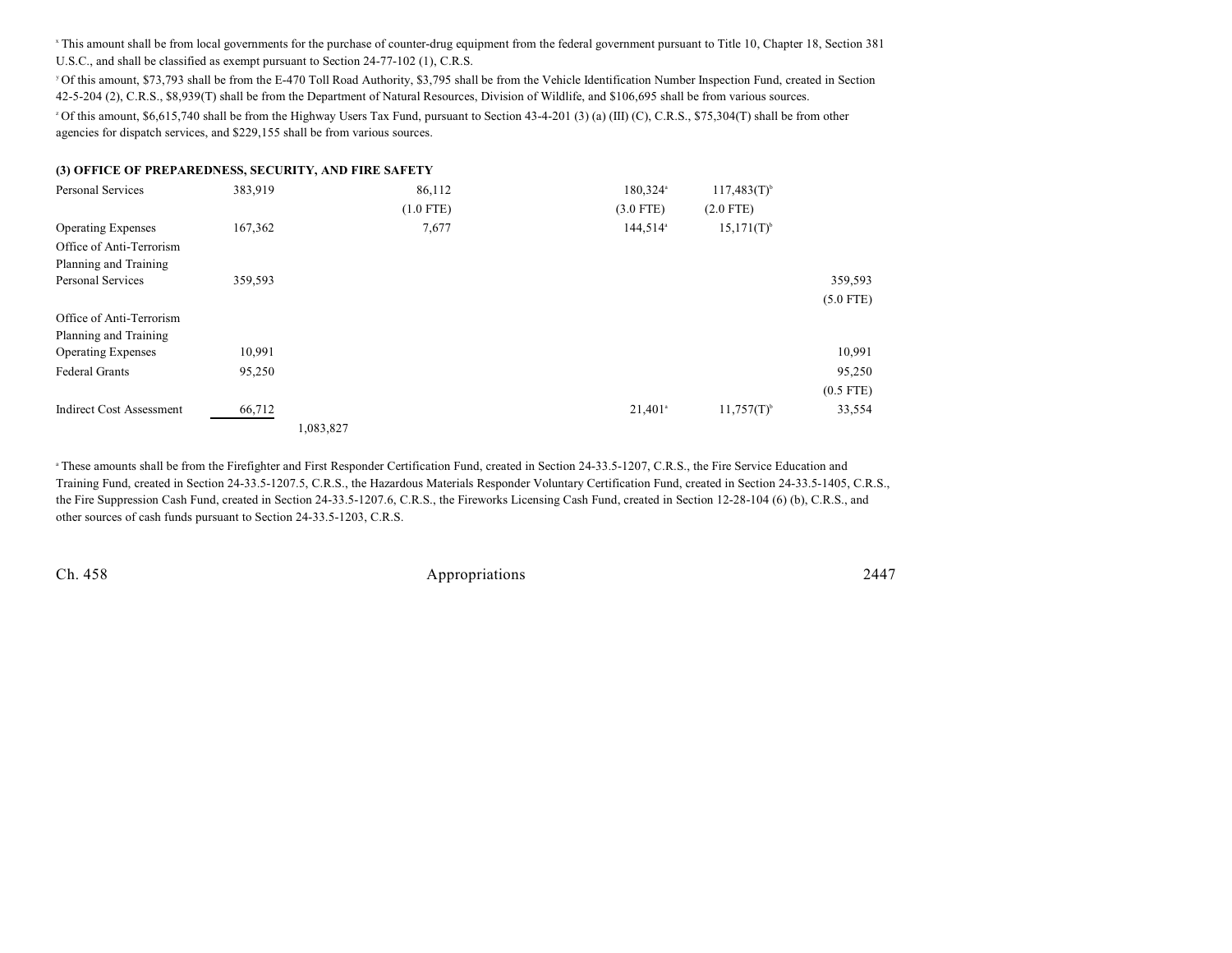|                 | APPROPRIATION FROM |                |                |              |               |              |  |
|-----------------|--------------------|----------------|----------------|--------------|---------------|--------------|--|
| ITEM &          | <b>TOTAL</b>       | <b>GENERAL</b> | <b>GENERAL</b> | <b>CASH</b>  | <b>CASH</b>   | FEDERAL      |  |
| <b>SUBTOTAL</b> |                    | <b>FUND</b>    | <b>FUND</b>    | <b>FUNDS</b> | <b>FUNDS</b>  | <b>FUNDS</b> |  |
|                 |                    |                | <b>EXEMPT</b>  |              | <b>EXEMPT</b> |              |  |
|                 |                    |                |                |              |               |              |  |
|                 |                    |                |                |              |               |              |  |

<sup>b</sup> These amounts shall be from the Department of Revenue, Limited Gaming funds.

#### **(4) DIVISION OF CRIMINAL JUSTICE<sup>4</sup>**

| (A) Administration        |           |              |                        |                      |             |
|---------------------------|-----------|--------------|------------------------|----------------------|-------------|
| Personal Services         | 1,986,794 | 839,479      | $369.696$ <sup>a</sup> | 532.954 <sup>b</sup> | 244,665     |
|                           |           | $(13.5$ FTE) | $(5.5$ FTE)            | $(6.0$ FTE)          | $(3.5$ FTE) |
| <b>Operating Expenses</b> | 205, 313  | 112,893      | $26,037$ <sup>a</sup>  | $43.141^{\circ}$     | 23,242      |
| Indirect Cost Assessment  | 801,907   |              | $52.816^{\rm d}$       | $22.506^{\circ}$     | 726,585     |
|                           | 2,994,014 |              |                        |                      |             |

<sup>a</sup> These amounts shall be from the Victims Assistance and Law Enforcement Fund created in Section 24-33.5-506 (1), C.R.S.

<sup>b</sup> Of this amount, \$460,878(T) shall be from indirect cost recoveries, and \$72,076 shall be from reserves in the Drug Offender Surcharge Fund created in Section 18-19-103 (4), C.R.S.

 Of this amount, \$35,451(T) shall be from indirect cost recoveries, and \$7,690 shall be from reserves in the Drug Offender Surcharge Fund created in Section <sup>c</sup> 18-19-103 (4), C.R.S.

<sup>d</sup> Of this amount, \$37,821 shall be from the Victims Assistance and Law Enforcement Fund created in Section 24-33.5-506, C.R.S., and \$14,995 shall be from the Sex Offender Surcharge Fund created in Section 18-21-103 (3), C.R.S.

 Of this amount, \$14,966(T) shall be transferred from appropriations made to the Department of Law from the Peace Officer Standards and Training Board Cash <sup>e</sup> Fund created pursuant to Section 24-31-303 (2) (b), C.R.S., and \$7,540 shall be from reserves in the Drug Offender Surcharge Fund created in Section 18-19-103 (4), C.R.S.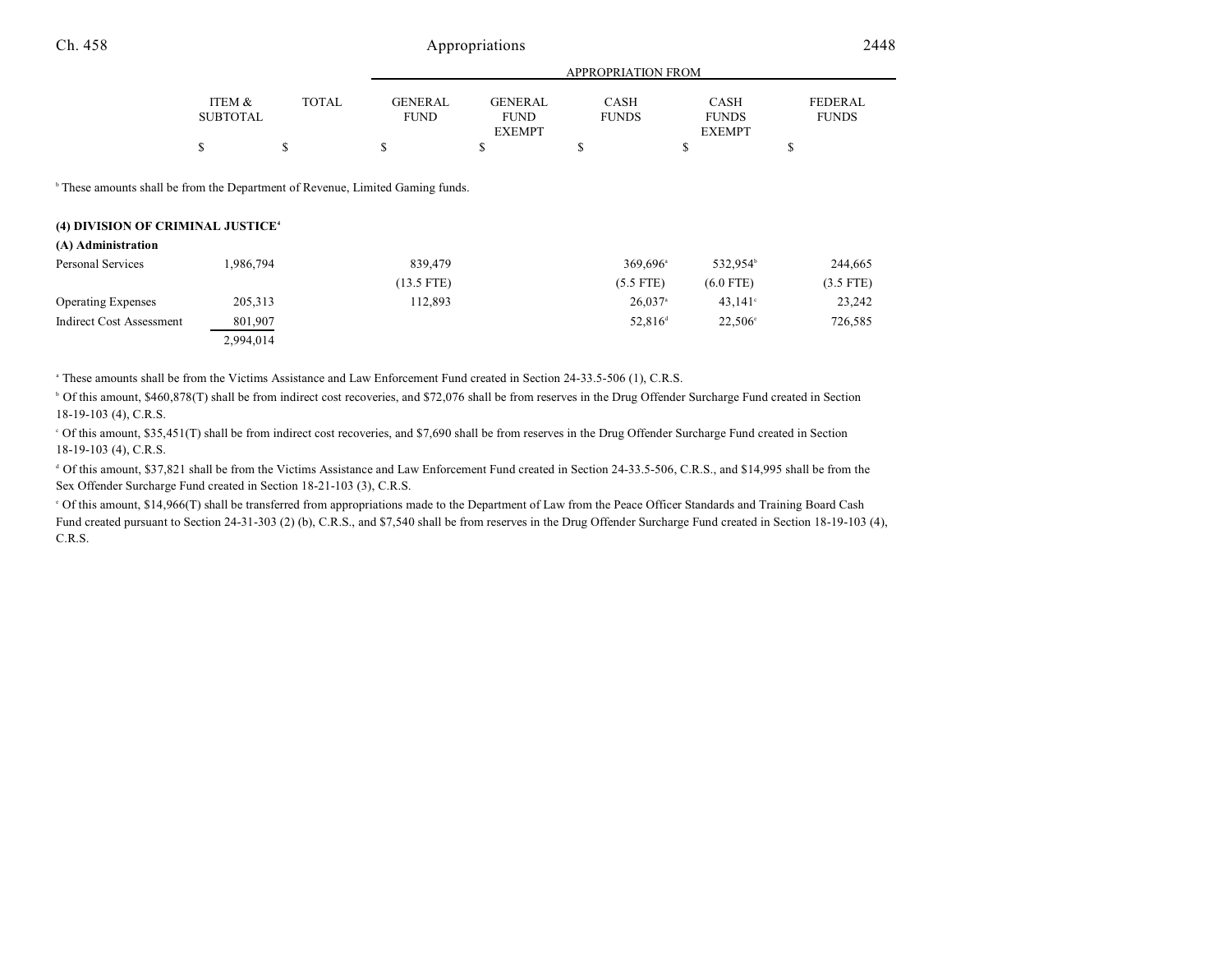## **(B) Victims Assistance**

| <b>Federal Victims Assistance</b> |           |                      |           |
|-----------------------------------|-----------|----------------------|-----------|
| and Compensation Grants           | 8.337.696 |                      | 8,337,696 |
| State Victims Assistance and      |           |                      |           |
| Law Enforcement Program           | 879,178   | 879.178 <sup>a</sup> |           |
|                                   | 9,216,874 |                      |           |

<sup>a</sup> This amount shall be from the Victims Assistance and Law Enforcement Fund created in Section 24-33.5-506, C.R.S.

| (C) Juvenile Justice and Delinquency Prevention            |            |            |           |
|------------------------------------------------------------|------------|------------|-----------|
| Juvenile Justice                                           |            |            |           |
| Disbursements                                              | 1,087,889  |            | 1,087,889 |
| Juvenile Diversion Programs                                | 1,241,851  | 1,241,851  |           |
|                                                            | 2,329,740  |            |           |
| (D) Community Corrections <sup>110</sup>                   |            |            |           |
| <b>Community Corrections</b>                               |            |            |           |
| <b>Boards Administration</b>                               | 1,649,614  | 1,649,614  |           |
| <b>Transition Programs</b>                                 |            |            |           |
| including standard residential                             |            |            |           |
| services at an average rate of                             |            |            |           |
| \$36.63 per day per offender,                              |            |            |           |
| and specialized substance<br>abuse treatment at an average |            |            |           |
| rate of \$53.89 per day per                                |            |            |           |
| offender                                                   | 22,183,120 | 22,183,120 |           |
|                                                            |            |            |           |
|                                                            |            |            |           |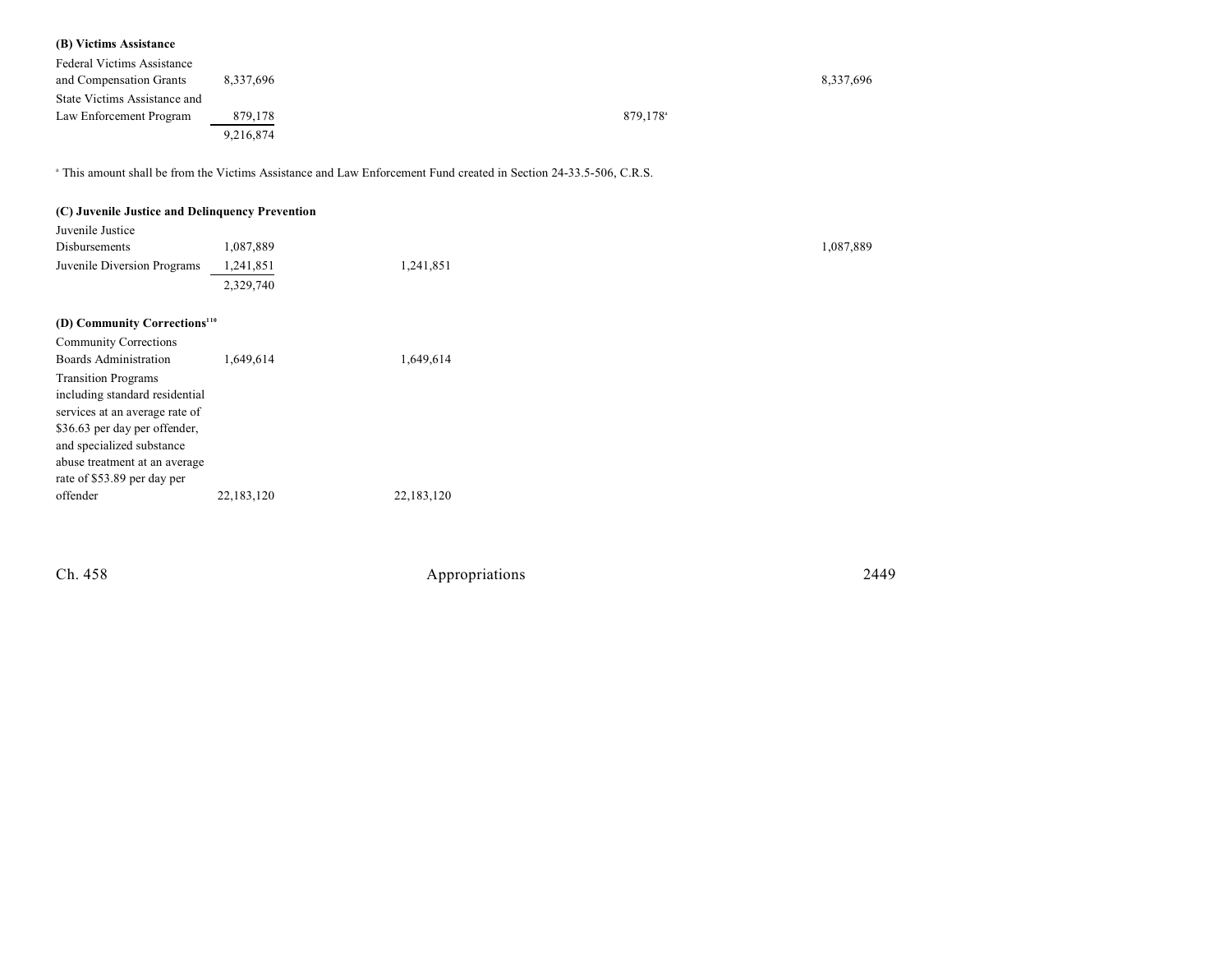|                                                                                                                                                                                       |                           |              |                               |                                                | APPROPRIATION FROM     |                                              |                                |
|---------------------------------------------------------------------------------------------------------------------------------------------------------------------------------------|---------------------------|--------------|-------------------------------|------------------------------------------------|------------------------|----------------------------------------------|--------------------------------|
|                                                                                                                                                                                       | ITEM &<br><b>SUBTOTAL</b> | <b>TOTAL</b> | <b>GENERAL</b><br><b>FUND</b> | <b>GENERAL</b><br><b>FUND</b><br><b>EXEMPT</b> | CASH<br><b>FUNDS</b>   | <b>CASH</b><br><b>FUNDS</b><br><b>EXEMPT</b> | <b>FEDERAL</b><br><b>FUNDS</b> |
| \$                                                                                                                                                                                    |                           | \$           | \$                            | \$                                             | \$                     | \$                                           | \$                             |
| Diversion Programs including<br>standard residential services<br>at an average rate of \$36.63<br>per day per offender, and<br>standard nonresidential<br>services at an average rate |                           |              |                               |                                                |                        |                                              |                                |
| of \$4.97 per day per offender<br><b>Transitional Mental Health</b>                                                                                                                   | 18,689,690                |              | 18,689,690                    |                                                |                        |                                              |                                |
| <b>Bed Differential</b>                                                                                                                                                               | 467,930                   |              | 467,930                       |                                                |                        |                                              |                                |
| <b>Specialized Services</b>                                                                                                                                                           | 55,000                    |              | 55,000                        |                                                |                        |                                              |                                |
| Day Reporting Center <sup>111</sup>                                                                                                                                                   | 524,414                   |              | 524,414                       |                                                |                        |                                              |                                |
| <b>Substance Abuse Treatment</b><br>Program                                                                                                                                           | 877,345<br>44,447,113     |              | 203,232                       |                                                | $674,113$ <sup>a</sup> |                                              |                                |
|                                                                                                                                                                                       |                           |              |                               |                                                |                        |                                              |                                |

<sup>a</sup> This amount shall be from the Drug Offender Surcharge Fund created in Section 18-19-103 (4), C.R.S.

### **(E) Crime Control and System Improvement**

State and Local Crime Control and System Improvement Grants 7,000,000 7,000,000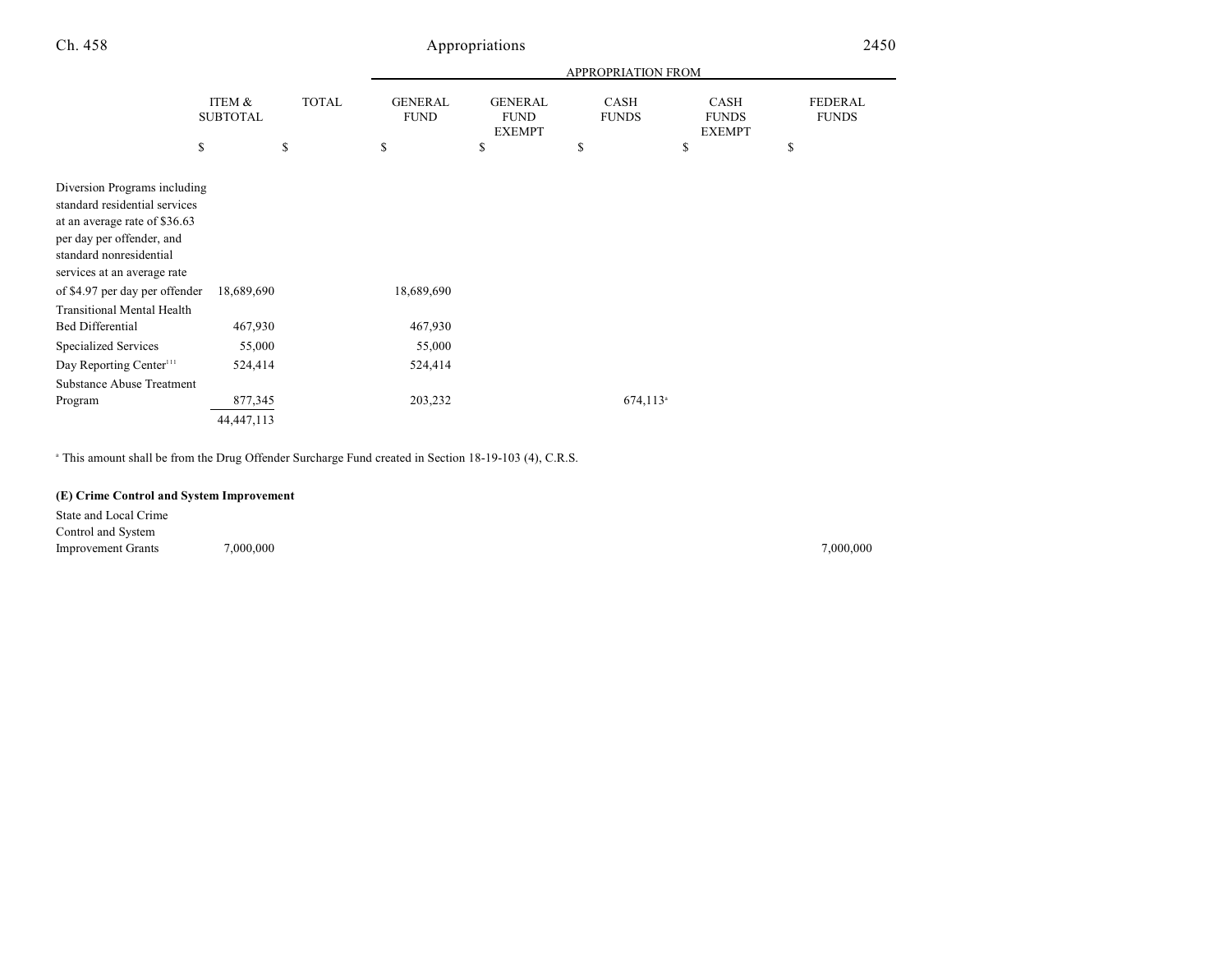| Sex Offender Surcharge Fund        |            |             |                      |                           |              |
|------------------------------------|------------|-------------|----------------------|---------------------------|--------------|
| Program                            | 139,605    |             | 139,605 <sup>a</sup> |                           |              |
|                                    |            |             | $(1.5$ FTE)          |                           |              |
| Sex Offender Supervision           | 288,058    | 288,058     |                      |                           |              |
|                                    |            | $(3.2$ FTE) |                      |                           |              |
| <b>Treatment Provider Criminal</b> |            |             |                      |                           |              |
| <b>Background Checks</b>           | 23,500     |             | $23,500^{\circ}$     |                           |              |
| Colorado Regional and              |            |             |                      |                           |              |
| Community Policing Institute       | 2,926,504  |             |                      | $378,484(T)$ <sup>c</sup> | 2,548,020    |
|                                    |            |             |                      | $(2.5$ FTE)               | $(3.7$ FTE)  |
| Office of Research Statistics      | 35,592     |             |                      | $35,592$ <sup>d</sup>     |              |
|                                    |            |             |                      | $(0.5$ FTE)               |              |
| Federal Grants                     | 9,473,606  |             |                      |                           | 9,473,606    |
|                                    |            |             |                      |                           | $(20.3$ FTE) |
|                                    | 19,886,865 |             |                      |                           |              |

<sup>a</sup> This amount shall be from the Sex Offender Surcharge Fund created in Section 18-21-103 (3), C.R.S.

 Of this amount, \$12,500 shall be from the Domestic Violence Offender Treatment Provider Fund created in Section 16-11.8-104 (2) (b), C.R.S., and \$11,000 shall <sup>b</sup> be from the Sex Offender Treatment Provider Fund created in Section 16-11.7-106 (2) (c), C.R.S.

 Of this amount, \$317,094 shall be transferred from appropriations made to the Department of Law from the Peace Officer Standards and Training Board Cash Fund <sup>c</sup> created pursuant to Section 24-31-303 (2) (b), C.R.S., and \$61,390 shall be transferred from custodial funds administered by the Peace Officer Standards and Training Board in the Department of Law.

<sup>d</sup> This amount shall be from gifts, grants, and donations.

78,874,606 78,874,606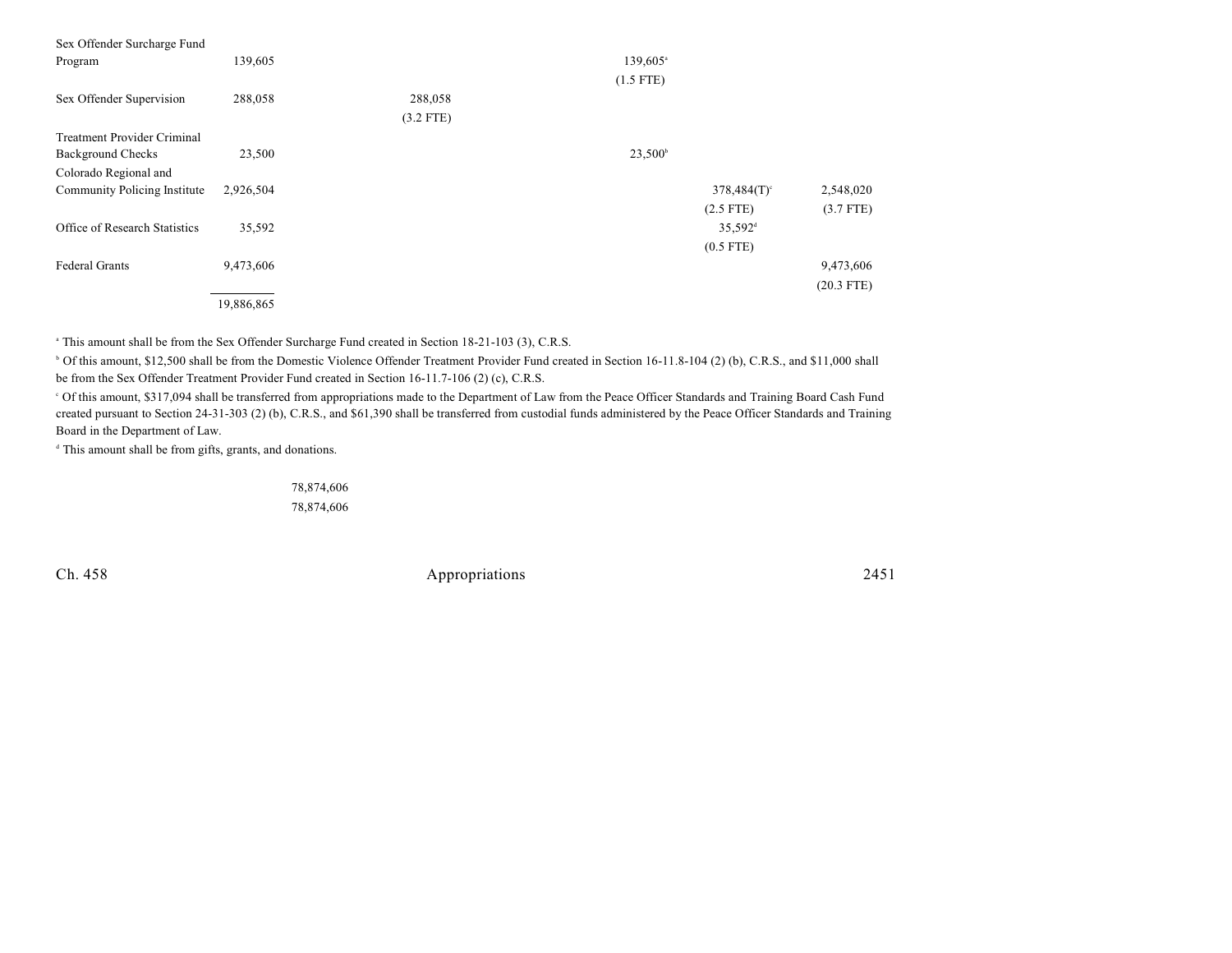|                                      |                           |              | APPROPRIATION FROM            |                                                |                       |                                              |                         |
|--------------------------------------|---------------------------|--------------|-------------------------------|------------------------------------------------|-----------------------|----------------------------------------------|-------------------------|
|                                      | ITEM &<br><b>SUBTOTAL</b> | <b>TOTAL</b> | <b>GENERAL</b><br><b>FUND</b> | <b>GENERAL</b><br><b>FUND</b><br><b>EXEMPT</b> | CASH<br><b>FUNDS</b>  | <b>CASH</b><br><b>FUNDS</b><br><b>EXEMPT</b> | FEDERAL<br><b>FUNDS</b> |
|                                      | \$                        | \$           | \$                            | \$                                             | \$                    | \$                                           | \$                      |
| (5) COLORADO BUREAU OF INVESTIGATION |                           |              |                               |                                                |                       |                                              |                         |
| (A) Administration                   |                           |              |                               |                                                |                       |                                              |                         |
| Personal Services                    | 385,282                   |              | 322,959                       |                                                | $62,323^{\circ}$      |                                              |                         |
|                                      |                           |              | $(3.0$ FTE)                   |                                                | $(1.0$ FTE)           |                                              |                         |
| <b>Operating Expenses</b>            | 23,984                    |              | 13,007                        |                                                | $10.977$ <sup>a</sup> |                                              |                         |
| Vehicle Lease Payments               | 190,174                   |              | 150,721                       |                                                | $2,034$ <sup>a</sup>  | $29,295(T)^{6}$                              | 8,124                   |
|                                      | 165,300                   |              | 125,847                       |                                                |                       |                                              |                         |
| <b>Federal Grants</b>                | 824,906                   |              |                               |                                                |                       |                                              | 824,906                 |
|                                      |                           |              |                               |                                                |                       |                                              | $(3.0$ FTE)             |
| <b>Indirect Cost Assessment</b>      | 318,821                   |              |                               |                                                | $202,174^{\circ}$     | $116,647$ °                                  |                         |
|                                      | 1,743,167                 |              |                               |                                                |                       |                                              |                         |
|                                      | 1,718,293                 |              |                               |                                                |                       |                                              |                         |

<sup>a</sup> These amounts shall be from fingerprint and name check processing fees collected from non-state agencies.

<sup>b</sup> This amount shall be from the Department of Revenue, Limited Gaming funds.

 $\cdot$  These amounts shall be from various sources.

### **(B) Colorado Crime Information Center (CCIC)**

(1) CCIC Program Support

| Personal Services | 789,881 | 738,094      | 51.787 <sup>a</sup> |
|-------------------|---------|--------------|---------------------|
|                   |         | $(13.8$ FTE) | $(1.2$ FTE)         |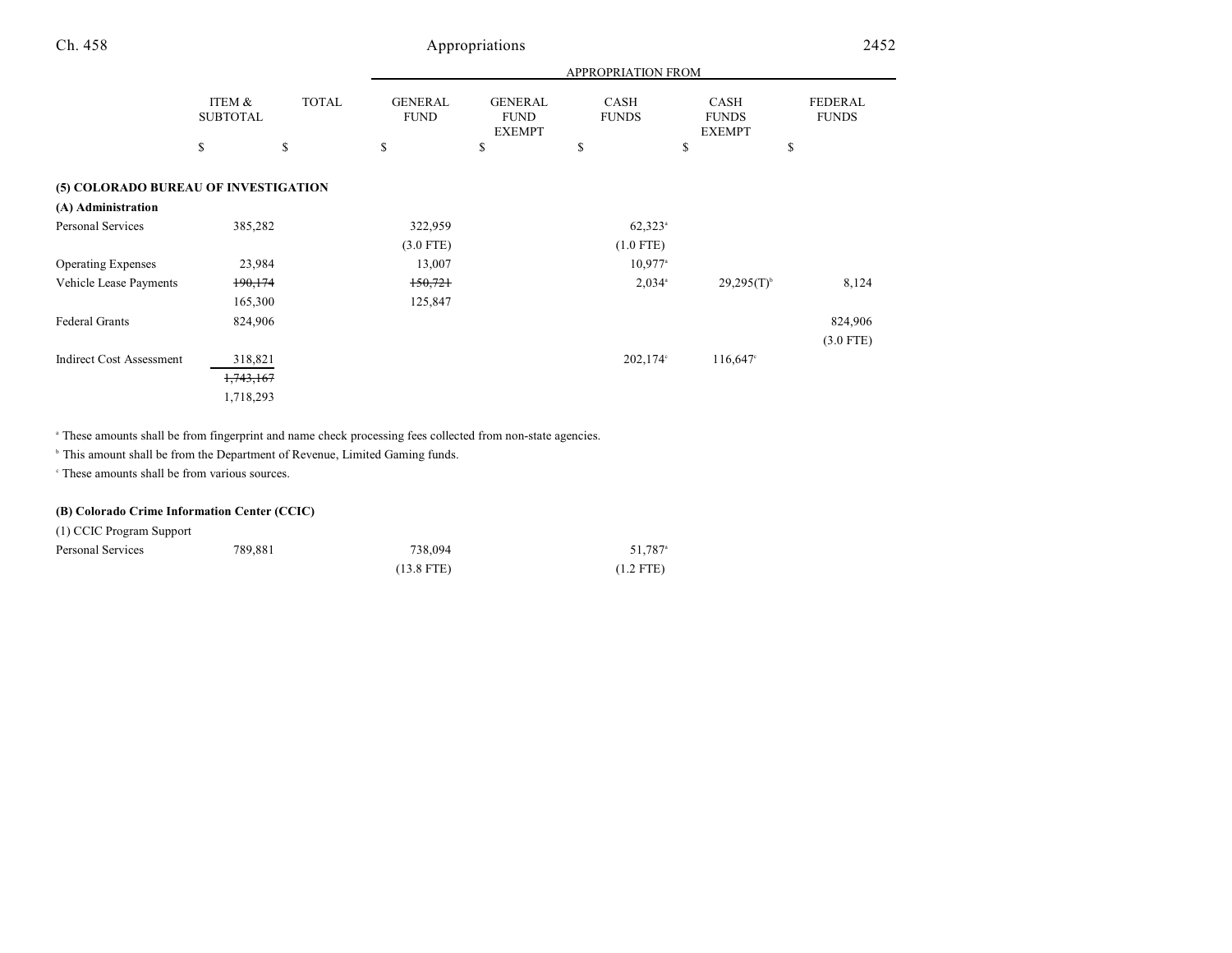| <b>Operating Expenses</b> | 187,522 | 121.362                                                                                                         | $46.227$ <sup>b</sup> | $19,933(T)$ ° |
|---------------------------|---------|-----------------------------------------------------------------------------------------------------------------|-----------------------|---------------|
|                           | 977.403 |                                                                                                                 |                       |               |
|                           |         |                                                                                                                 |                       |               |
|                           |         | <sup>a</sup> This amount shall be from the Sex Offender Registry Fund, created in Section 16-22-110 (7), C.R.S. |                       |               |
| $\cdots$                  |         | المساور والمتحدث والمتحادين والمتحادين والمتحادين والمتحادث والمستحدث                                           |                       |               |

<sup>b</sup> Of this amount, \$6,776 shall be from the Sex Offender Registry Fund created in Section 16-22-110 (7), C.R.S. and \$39,451 shall be from fees collected from non-state agencies.

<sup>c</sup> This amount shall be from fees collected from other state agencies.

| (2) Identification        |           |              |                        |                           |
|---------------------------|-----------|--------------|------------------------|---------------------------|
| Personal Services         | 2,749,397 | 1,078,929    | 1,346,269 <sup>a</sup> | $324,199(T)$ <sup>b</sup> |
|                           |           | $(22.3$ FTE) | $(23.7$ FTE)           | $(4.6$ FTE)               |
| <b>Operating Expenses</b> | 4,288,461 | 244,011      | 1,884,706 <sup>a</sup> | $2,159,744(T)^{6}$        |
| Lease/Lease Purchase      |           |              |                        |                           |
| Equipment                 | 578,989   |              | 332,480 <sup>a</sup>   | $246,509(T)$ <sup>b</sup> |
|                           | 7,616,847 |              |                        |                           |

<sup>a</sup> These amounts shall be from fingerprint and name check processing fees collected from non-state agencies.

<sup>b</sup> These amounts shall be from fingerprint and name check processing fees collected from other state agencies.

(3) Information Technology

| Personal Services         | 1.159.815 | 1,108,285    | $51,530^{\circ}$     |                  |
|---------------------------|-----------|--------------|----------------------|------------------|
|                           |           | $(16.0$ FTE) | $(1.0$ FTE)          |                  |
| <b>Operating Expenses</b> | 1,330,572 | 646,406      | 663.614 <sup>b</sup> | $20,552^{\circ}$ |
|                           | 2,490,387 |              |                      |                  |

<sup>a</sup> This amount shall be from fees collected from the Sex Offender Registry Fund, created in Section 16-22-110 (7), C.R.S.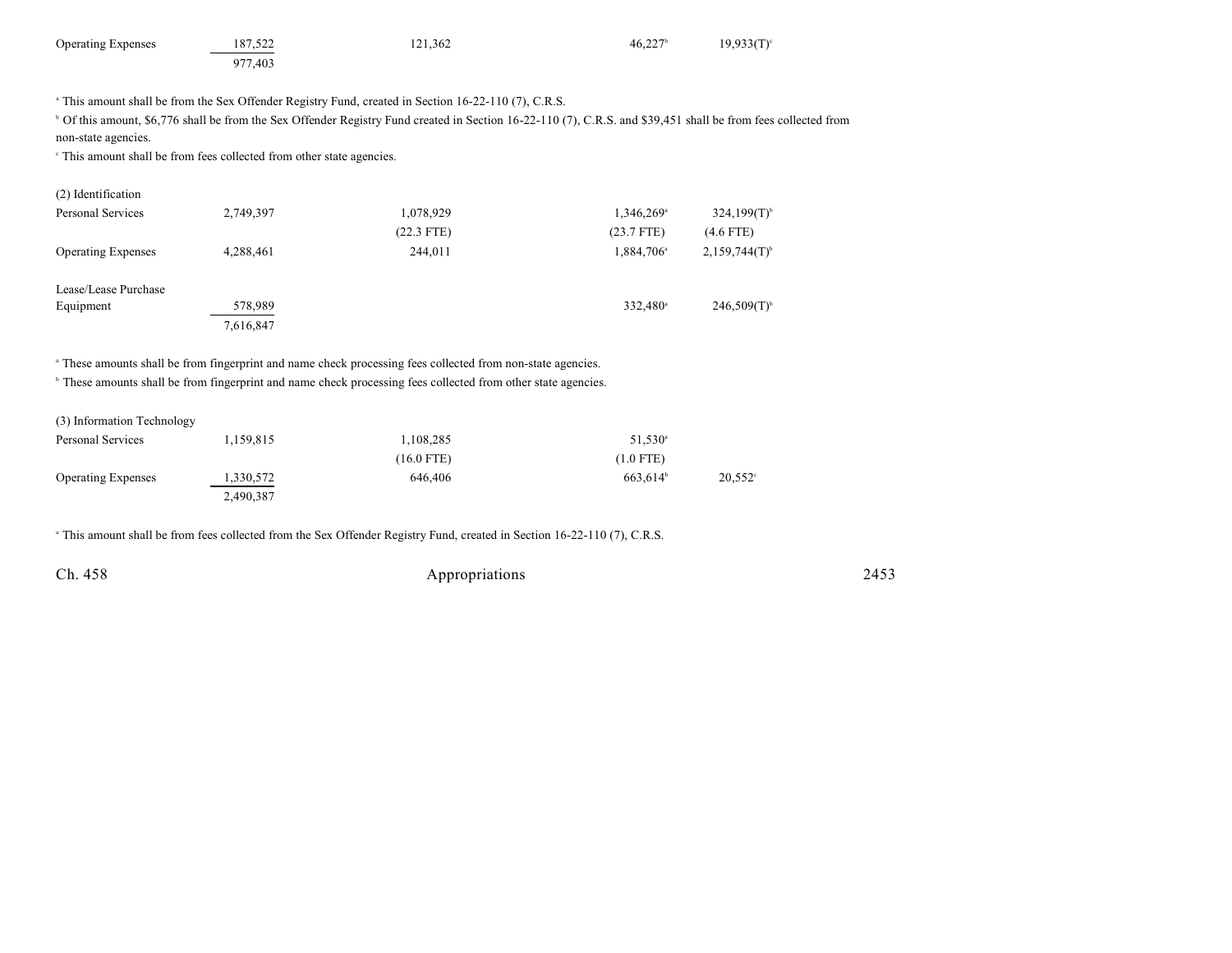|                 |              |                | APPROPRIATION FROM |              |               |                |  |
|-----------------|--------------|----------------|--------------------|--------------|---------------|----------------|--|
|                 |              |                |                    |              |               |                |  |
| ITEM &          | <b>TOTAL</b> | <b>GENERAL</b> | <b>GENERAL</b>     | CASH         | <b>CASH</b>   | <b>FEDERAL</b> |  |
| <b>SUBTOTAL</b> |              | <b>FUND</b>    | <b>FUND</b>        | <b>FUNDS</b> | <b>FUNDS</b>  | <b>FUNDS</b>   |  |
|                 |              |                | <b>EXEMPT</b>      |              | <b>EXEMPT</b> |                |  |
| ¢               |              |                |                    |              |               |                |  |

<sup>b</sup> Of this amount, \$617,803 shall be from fingerprint and name check processing fees collected from non-state agencies and \$45,811 shall be from the Sex Offender Registry Fund, created in Section 16-22-110 (7), C.R.S.

 $\cdot$  This amount shall be from various sources.

### **(C) Laboratory Services**

| Personal Services         | 4,747,651            | 4,747,651    |                       |
|---------------------------|----------------------|--------------|-----------------------|
|                           |                      | $(63.5$ FTE) |                       |
| <b>Operating Expenses</b> | <del>1,747,993</del> | 1,689,665    | $58,328$ <sup>*</sup> |
|                           | 1,775,216            |              | 85,551 <sup>a</sup>   |
| Lease/Lease Purchase      |                      |              |                       |
| Equipment                 | 428,796              | 428,796      |                       |
|                           | 6,924,440            |              |                       |
|                           | 6,951,663            |              |                       |

<sup>a</sup> Of this amount, \$40,000 \$67,223 shall be from the Offender Identification Fund, created in Section 24-33.5-415.6 (1), C.R.S., and \$18,328(T) shall be from the Division of Criminal Justice, Victims Assistance and Law Enforcement Fund.

#### **(D) Investigative Services**

| Personal Services         | 2.805.470 | 2.163.332  | $642,138(T)^{a}$ |  |
|---------------------------|-----------|------------|------------------|--|
|                           |           | (26.0 FTE) | $(7.0$ FTE)      |  |
| <b>Operating Expenses</b> | 224.945   | 172.783    | $52,162(T)^{a}$  |  |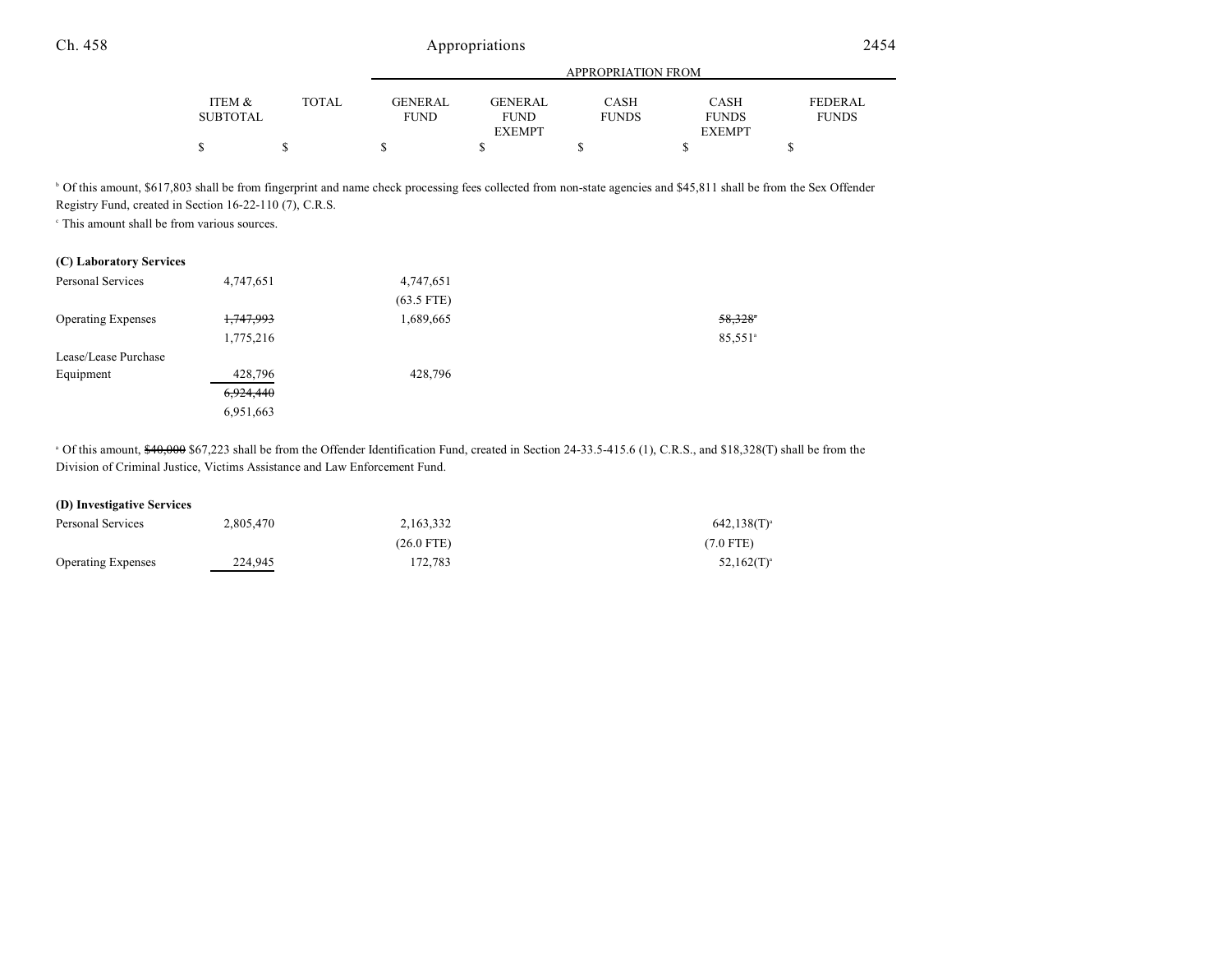#### 3,030,415

<sup>a</sup> These amounts shall be from the Department of Revenue, Limited Gaming funds.

| (E) State Point of Contact - National Instant Criminal Background Check Program |           |              |                     |  |  |  |  |
|---------------------------------------------------------------------------------|-----------|--------------|---------------------|--|--|--|--|
| Personal Services                                                               | 1.198.379 | 1.039.144    | $159.235^{\circ}$   |  |  |  |  |
|                                                                                 |           | $(22.0$ FTE) | $(4.4$ FTE)         |  |  |  |  |
| <b>Operating Expenses</b>                                                       | 399.693   | 344,057      | 55.636 <sup>a</sup> |  |  |  |  |
|                                                                                 | 1,598,072 |              |                     |  |  |  |  |

#### 24,380,731 24,383,080

<sup>a</sup> These amounts shall be from permit application fees collected pursuant to Section 18-12-205 (2) (b), C.R.S.

#### **TOTALS PART XVII**

| (PUBLIC SAFETY) <sup>2, 3</sup> | <del>\$218,746,189</del> | <del>\$65,268,870</del> |                                           | <del>\$11,091,707</del> \$107,170,890 | <del>\$35,214,722</del> |
|---------------------------------|--------------------------|-------------------------|-------------------------------------------|---------------------------------------|-------------------------|
|                                 | \$218,483,170            | \$65,290,382            | $$11,087,497$ $$106,890,340$ <sup>*</sup> |                                       | \$35,214,951            |

<sup>a</sup> Of these amounts, \$17,362,286 \$18,066,513 contains a (T) notation, and \$82,794,682 \$82,496,985 is from the Highway Users Tax Fund pursuant to Section 43-4-201 (3) (a) (I) (B), C.R.S.

**FOOTNOTES** -- The following statements are referenced to the numbered footnotes throughout section 2.

2 All Departments, Totals -- The General Assembly requests that copies of all reports requested in other footnotes contained in this act be delivered to the Joint Budget Committee and the majority and minority leadership in each house of the General Assembly. Until such time as the Secretary of State publishes the code of Colorado regulations and the Colorado register in electronic form pursuant to section 24-4-103